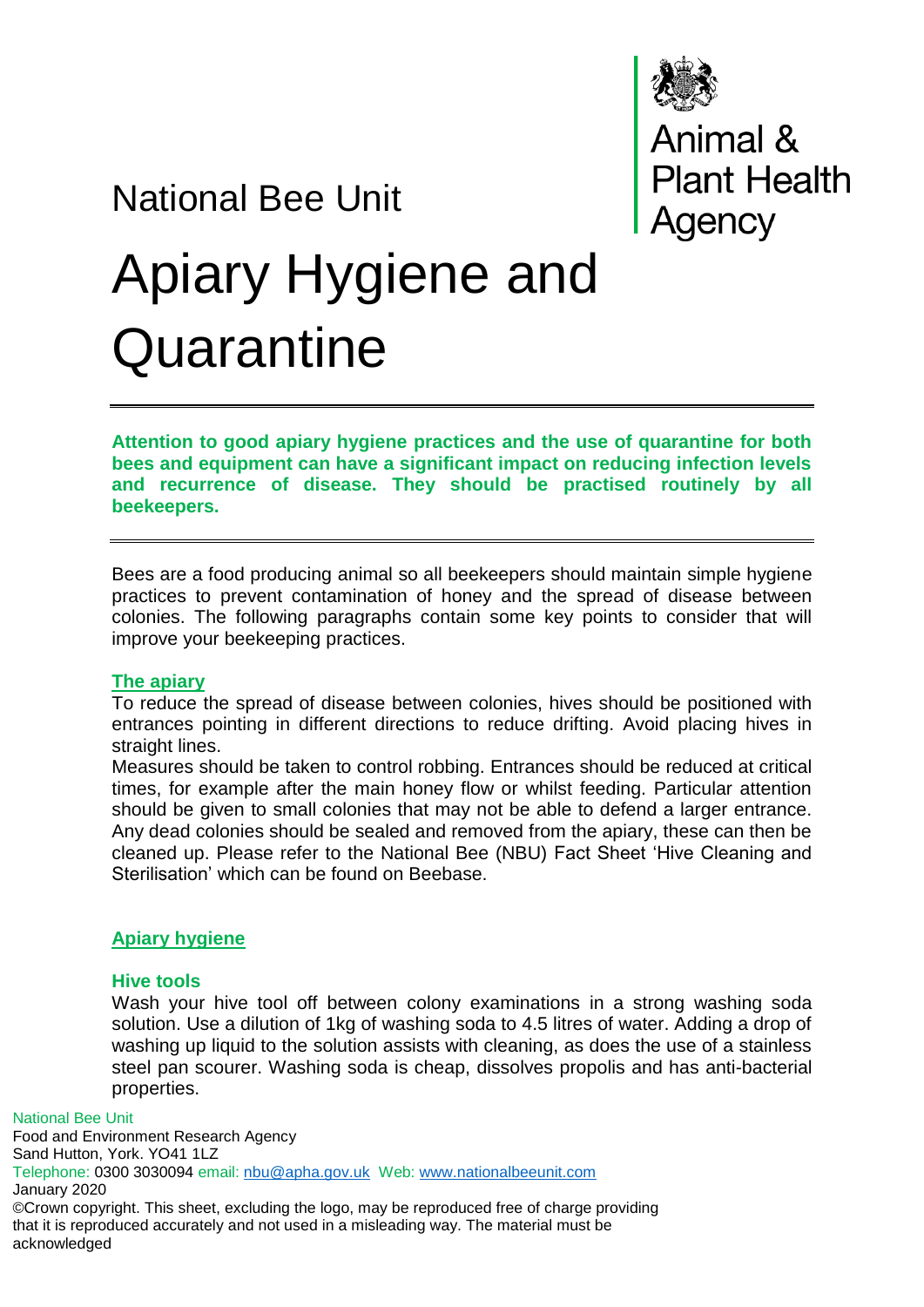### **Gloves**

If you wear gloves to examine bees avoid those made of leather as they can become tough and make it difficult to pick up frames with ease, often leading to the jolting of frames and squashing of bees. They are also difficult to keep clean.

A better alternative is to use washing up gloves or disposable surgical gloves (or a similar alternative). They can be cleaned in washing soda solution between colony examinations. They can also be changed between apiaries, so act as a good tool for barrier management. They give better 'feel' and make jarring of the bees less of a problem.

#### **Smoker**

These are difficult to clean, however the barrel is not a problem as it gets hot enough to kill disease pathogens. The bellows can be scrubbed off using washing soda solution and then rinsed with clean water to avoid damage. The bellows can also be covered using disposable shower/boot covers to assist in biosecurity.

#### **Bee suit**

Although the risk of disease spread by a dirty bee suit is low, they should be washed regularly. If nothing else, it removes the pheromone left after a bee has stung the material, thus reducing the risk of encouraging stings on your next visit.

Always follow the washing instructions attached to the garment. To protect the veil it should be folded into the body of the suit and then zipped in. To assist with cleaning, washing soda can be added to the wash.

### **Replacing old combs**

Old brood combs carry pathogen loads, invariably increasing with age and use. Exchanging old comb for new foundation has a significant impact on reducing disease incidence.

Super comb also carries a pathogen load, though not to the same degree. As a result they should be exchanged regularly but not necessarily at the same frequency as brood comb, unless they have contained brood or there is a significant disease problem. New super comb improves the quality, quantity and clarity of extracted honey.

Details of exchanging combs can be found in textbooks and in the (NBU) Fact Sheet 'Replacing Comb' which can be found on Beebase.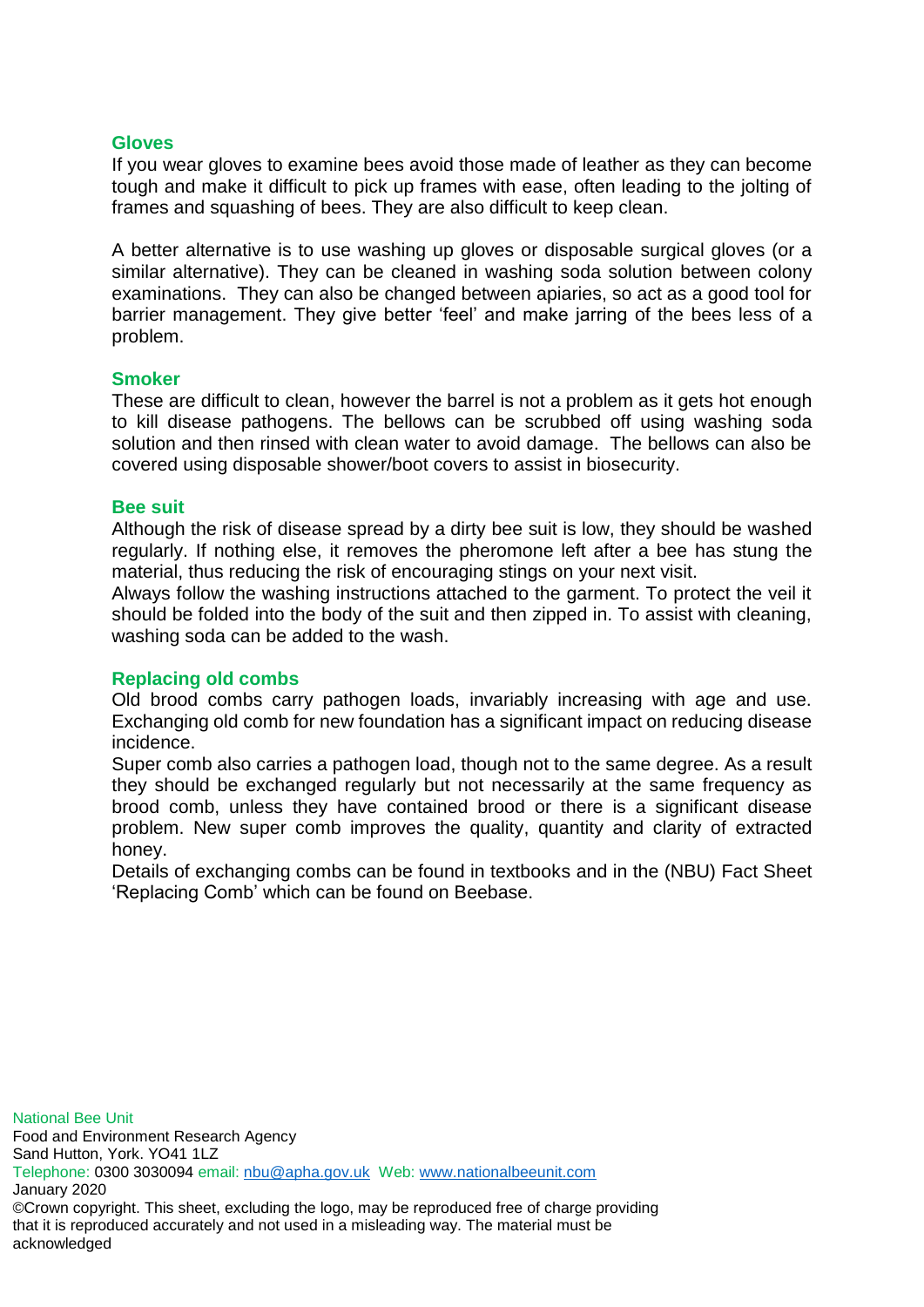### **Hive boxes and hive parts**

Brood boxes and supers should be cleaned regularly. Propolis and wax should be scraped off of the surfaces.

Wooden boxes can be sterilised by lightly scorching the interior with a blow-lamp. Polystyrene boxes and plastic hive parts can be sterilised by submerging them in a 0.5% sodium hypochlorite (found in household bleach) solution for twenty minutes. Some beekeepers use washing soda solution to clean boxes and hive parts.

Please refer to the NBU Fact Sheet 'Hive Cleaning and Sterilisation' which can be found on Beebase.

## **Contamination of honey**

Honey supers should never be placed directly on to the ground, but instead should rested on an upturned roof or on a suitable stand.

When using medicines or treatments in bee colonies, only use approved products. To avoid contamination, the instructions on the label should always be followed. As a general rule, treatments should not be applied if supers are on the colony.

Please refer to the NBU Fact Sheet 'Bee Medicines' which can be found on Beebase.

## **Quarantine practices**

### **Equipment**

When disease is a problem or the apiary is at high risk, then keeping equipment such as queen excluders, supers, brood boxes and frames/combs etc for the sole use of a colony has significant benefits. It is a good tool for barrier management, it helps prevent the introduction and spread of disease.

### **Brood comb**

Restrict movement*.* Moving brood combs between colonies carries a high risk of spreading disease. It is a major cause of disease increase when the beekeeper fails to recognize the signs of disease, which can be particularly difficult when at its early stages. Many beekeepers move frames of eggs to confirm if a colony is queen right. If this is done, it is best to maintain a written record, or only exchange brood with the adjacent hive. Exchanging comb between apiary sites holds a high risk of spreading disease from one area to another.

### **Super comb**

Restrict movement*.* Super comb carries a risk of spreading disease. Ideally comb should be specifically used on one colony only. It is easy to mark a super and the topbars of the frames with the colony number using a marker pen (similar to those used in queen marking). This ensures that the beekeeper can maintain colony quarantine for supers. A less effective system is to ensure that supers and combs are restricted to use in one apiary, known as 'apiary quarantine'. It has been shown both in the UK and abroad that these measures significantly reduce the occurrence and spread of disease.

#### National Bee Unit

Food and Environment Research Agency Sand Hutton, York. YO41 1LZ Telephone: 0300 3030094 email: [nbu@apha.gov.uk](mailto:nbu@apha.gov.uk) Web: [www.nationalbeeunit.com](http://www.nationalbeeunit.com/) January 2020 ©Crown copyright. This sheet, excluding the logo, may be reproduced free of charge providing that it is reproduced accurately and not used in a misleading way. The material must be acknowledged